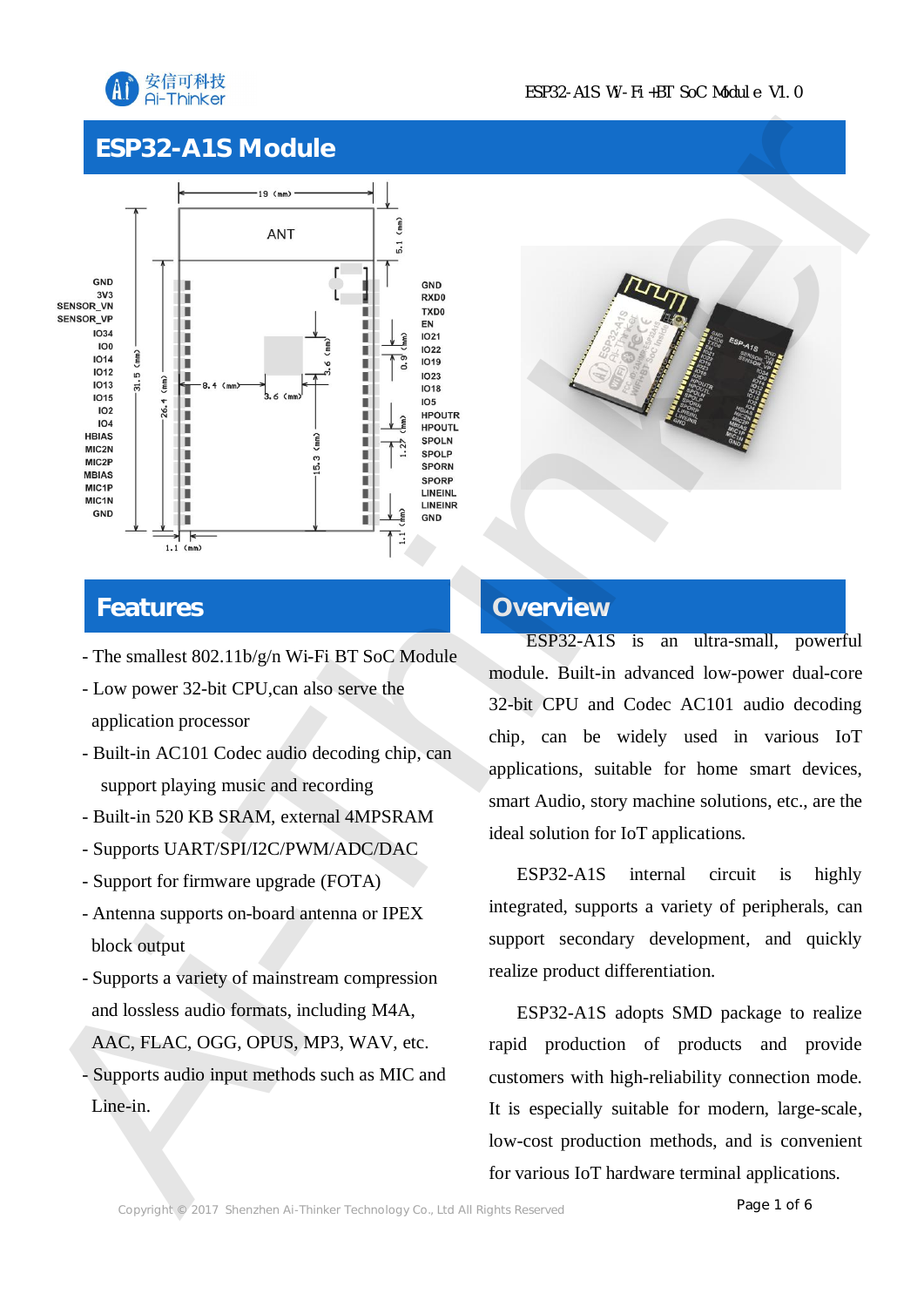



| Module Model                 | <b>ESP32-A1S</b>                                                                                                                               |  |
|------------------------------|------------------------------------------------------------------------------------------------------------------------------------------------|--|
| Package                      | $SMD-38$                                                                                                                                       |  |
| <b>Size</b>                  | $32mm*19mm*3mm$                                                                                                                                |  |
| <b>SPI Flash</b>             | Default 32Mbit                                                                                                                                 |  |
| <b>RAM</b>                   | 520KB SRAM +4M PSRAM                                                                                                                           |  |
| Bluetooth                    | Bluetooth 4.2 BR/EDR and BLE standards, support A2DP, AVRC<br>protocol, etc.                                                                   |  |
| Wi-Fi                        | Support DLNA protocol<br>$802.11 b/g/n/$ ,                                                                                                     |  |
| <b>Audio Output</b>          | Support 1 channel headphone output and 1 channel left and right<br>speaker output                                                              |  |
| Audio Input                  | Support LINEIN and 2-way MIC input                                                                                                             |  |
| Custom IO port               | 14                                                                                                                                             |  |
| <b>UART</b> Baudrate         | Default 115200 bps                                                                                                                             |  |
| Audio Format                 | MP3、WAV、M4A、AAC、FLAC、OGG、OPUS                                                                                                                  |  |
| Antenna                      | Onboard PCB antenna or IPEX antenna                                                                                                            |  |
| <b>Transmit Power</b>        | 802.11b: $17\pm2$ dBm (@11Mbps)<br>802.11g: $14\pm 2$ dBm (@54Mbps)<br>802.11n: 13±2 dBm (@MCS7)                                               |  |
| <b>Receiving Sensitivity</b> | CCK, 1 Mbps : -90dBm<br>CCK, 11 Mbps: -85dBm<br>6 Mbps (1/2 BPSK): -88dBm<br>54 Mbps (3/4 64-QAM): -70dBm<br>MCS7 (65 Mbps, 72.2 Mbps): -67dBm |  |
| Power Dissipation            | 350mA                                                                                                                                          |  |
| Security                     | WPA/WPA2/WPA2-Enterprise/WPS                                                                                                                   |  |
| <b>Power Supply Range</b>    | $3.3V \pm 0.3V$                                                                                                                                |  |
| <b>Operating Temperature</b> | -20 °C ~ 85 °C                                                                                                                                 |  |
| <b>Storage Environment</b>   | -40 °C ~ 90 °C , < 90%RH                                                                                                                       |  |
| Weight                       | $2.5 \pm 0.05$ g                                                                                                                               |  |
|                              |                                                                                                                                                |  |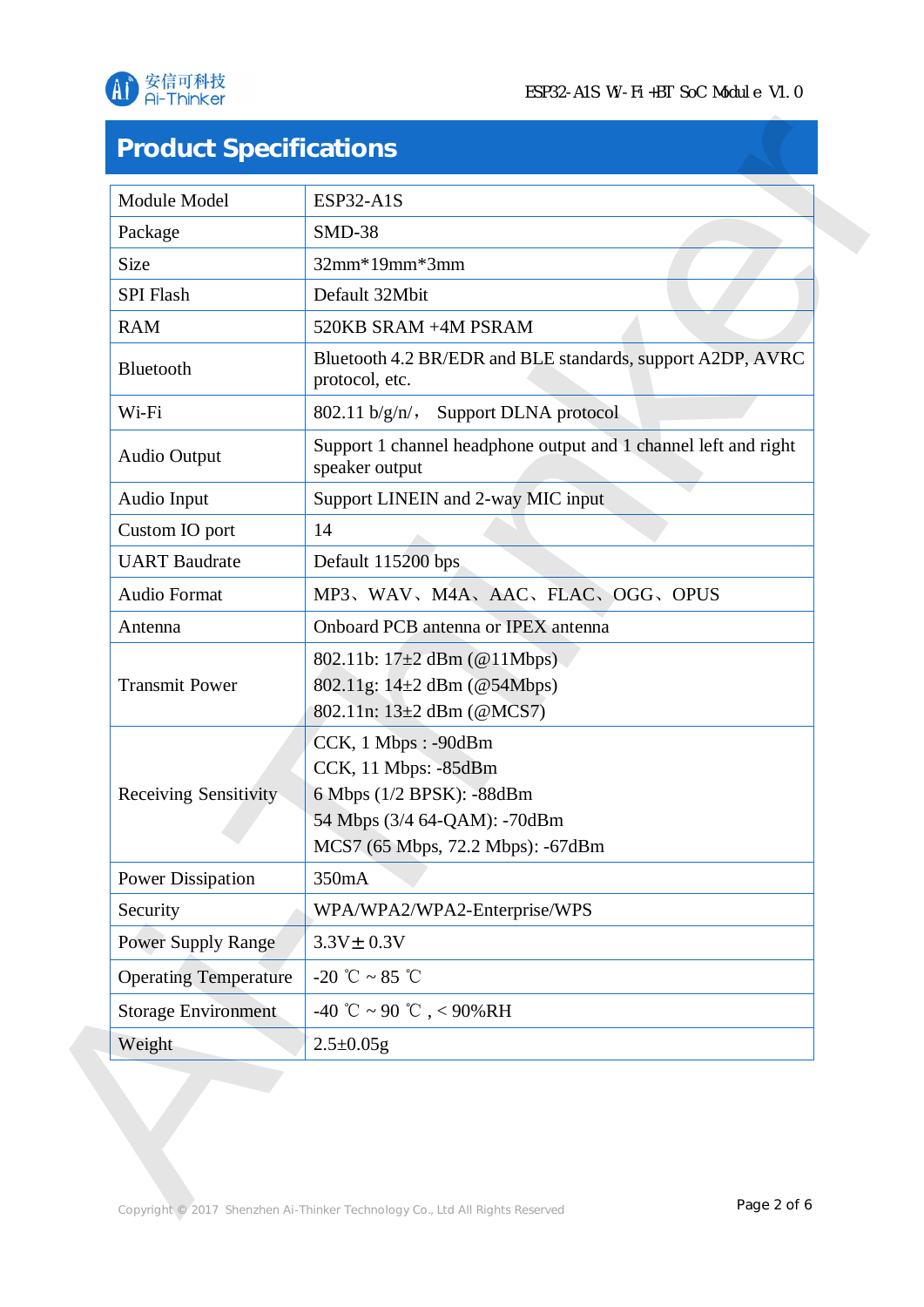

| Module pin definition |                                           |                |                                                 |  |
|-----------------------|-------------------------------------------|----------------|-------------------------------------------------|--|
| <b>GPIO</b>           | Features                                  | <b>Types</b>   | Remarks                                         |  |
| TXD <sub>0</sub>      | GPIO1/CLKOUT2                             | I/O            |                                                 |  |
| RXD <sub>0</sub>      | GPIO3/CLKOUT3                             | I/O            | Download serial port                            |  |
| <b>EN</b>             |                                           |                | <b>Reset function</b>                           |  |
| <b>IO21</b>           | U0CTS/VSPIQ                               | I/O            |                                                 |  |
| <b>IO22</b>           | U0RTS/VSPIWP                              | 1/O            |                                                 |  |
| <b>IO19</b>           | VSQIQ/U0CTS                               | I/O            |                                                 |  |
| <b>IO23</b>           | <b>VSPIIDHS1STROBE</b>                    | I/O            |                                                 |  |
| <b>IO18</b>           | VSPICLK/HS1DATA7                          | 1/O            |                                                 |  |
| IO <sub>5</sub>       | <b>VSPICSO</b>                            | I/O            |                                                 |  |
| <b>HPOUTR</b>         |                                           | $\overline{O}$ |                                                 |  |
| <b>HPOUTL</b>         |                                           | $\overline{O}$ | Headphone output                                |  |
| <b>SPOLN</b>          |                                           | $\overline{O}$ | Speaker left channel                            |  |
| <b>SPOLP</b>          |                                           | $\overline{O}$ | output                                          |  |
| <b>SPORN</b>          |                                           | O              | Speaker right                                   |  |
| <b>SPORP</b>          |                                           | O              | channel output                                  |  |
| LINEINL               |                                           |                |                                                 |  |
| LINEINR               |                                           |                | Headphone input                                 |  |
| SENSOR_VN             | GPIO34/ADC1_3RTCIO3                       |                |                                                 |  |
| SENSOR_VP             | GPIO36/ADC1_0/RTCIO0                      |                |                                                 |  |
| <b>IO34</b>           | ADC1_6/RTCIO4                             |                |                                                 |  |
| IO <sub>0</sub>       |                                           | I/O            | Must be hanging<br>when using internal<br>codec |  |
| <b>IO14</b>           | ADC2_6/RTCIO16/SDCLK/HS<br>PICKJ/HS2CLK   | I/O            |                                                 |  |
| <b>IO12</b>           | ADC2_5/RTCIO15/HSPIQ/SD<br>DATA2/HS2DATA2 | I/O            |                                                 |  |
| <b>IO13</b>           | ADC2_4/RTCIO14/HSPIID/SD<br>DATA3/H2DATA3 | I/O            |                                                 |  |
| <b>IO15</b>           | ADC2_3/RTCIO15/HSPICS0/S<br>DCMD/HS2CMD   | I/O            |                                                 |  |
| IO2                   | ADC2_2/RTCIO12/SDDATA0/                   | 1/O            |                                                 |  |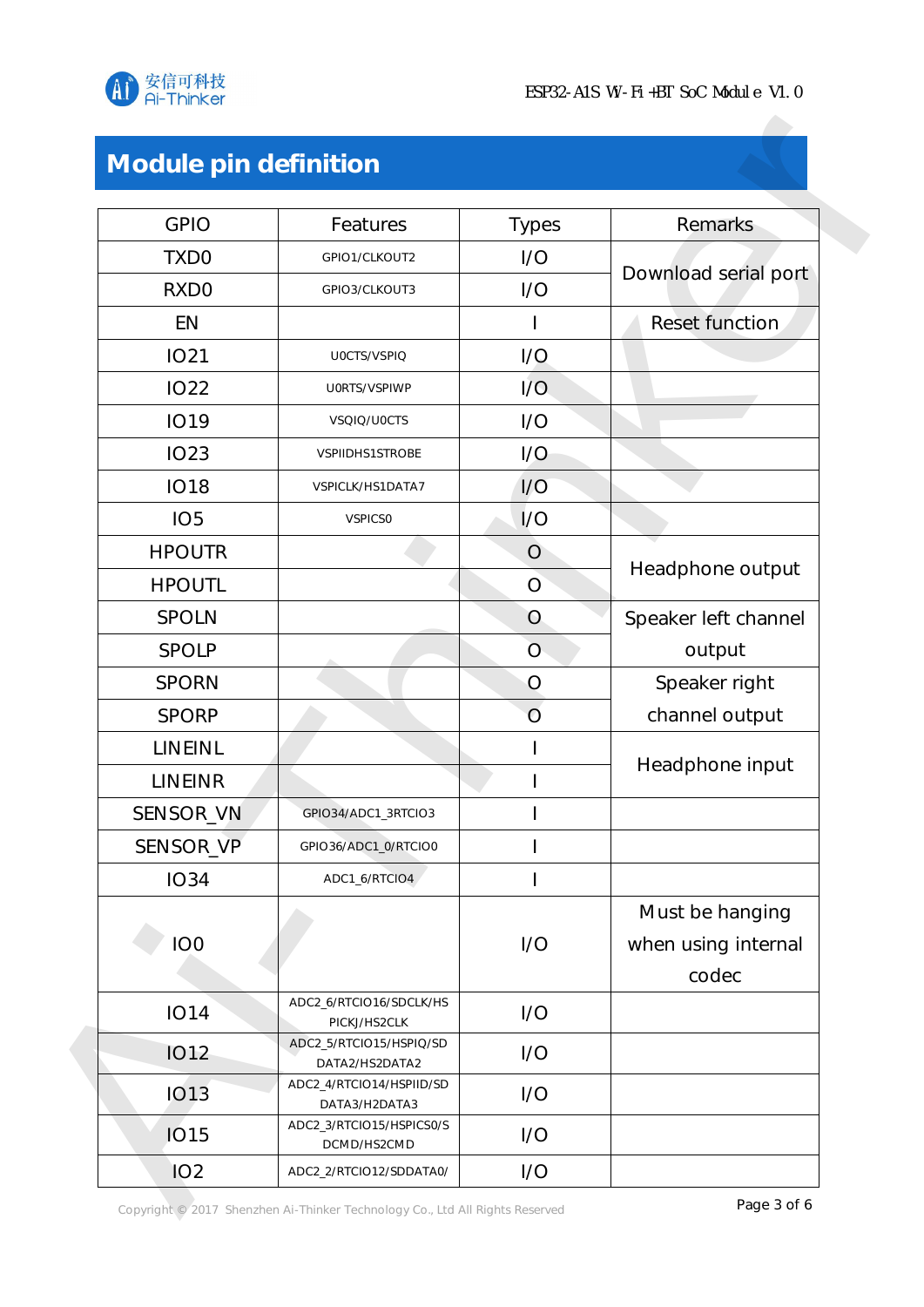

ESP32-A1S Wi-Fi+BT SoC Module V1.0

|                                                                              | HS2DATA0                                                                                                                                                   |                                 |                  |  |
|------------------------------------------------------------------------------|------------------------------------------------------------------------------------------------------------------------------------------------------------|---------------------------------|------------------|--|
| IO <sub>4</sub>                                                              | ADC2_3/RTCIO10/HSPIHD/S<br>DDATA1/HS2DATA1                                                                                                                 | I/O                             |                  |  |
| <b>HBIAS</b>                                                                 |                                                                                                                                                            | $\overline{O}$                  | MIC2 control pin |  |
| MIC2N                                                                        |                                                                                                                                                            |                                 |                  |  |
| MIC2P                                                                        |                                                                                                                                                            |                                 | MIC2 input       |  |
| <b>MBIAS</b>                                                                 |                                                                                                                                                            | $\bigcirc$                      | MIC1 control pin |  |
| MIC1P                                                                        |                                                                                                                                                            |                                 |                  |  |
| MIC1N                                                                        |                                                                                                                                                            |                                 | MIC1 input       |  |
|                                                                              |                                                                                                                                                            |                                 |                  |  |
| Strapping pin                                                                |                                                                                                                                                            |                                 |                  |  |
|                                                                              |                                                                                                                                                            |                                 |                  |  |
|                                                                              |                                                                                                                                                            | System startup mode             |                  |  |
| <b>PIN</b>                                                                   | Default                                                                                                                                                    | Normal operation                | Download         |  |
| GPIO0                                                                        | Pull up                                                                                                                                                    | <b>NC</b>                       | $\overline{0}$   |  |
| GPIO <sub>2</sub>                                                            | Pull down                                                                                                                                                  | Irrelevant item                 | $\mathbf 0$      |  |
|                                                                              |                                                                                                                                                            | Built-in LDO (VDD_SDIO) voltage |                  |  |
| <b>PIN</b>                                                                   | <b>Default</b>                                                                                                                                             | 3.3V                            | 1.8V             |  |
| MTDI/GPIO12                                                                  | Pull down                                                                                                                                                  | $\Omega$                        | 1                |  |
|                                                                              | Note: the built-in flash working voltage is 3.3 V, and the model chip with built-in flash needs<br>to pull down or suspend the MTDI when it is powered on. |                                 |                  |  |
|                                                                              |                                                                                                                                                            |                                 |                  |  |
| Copyright © 2017 Shenzhen Ai-Thinker Technology Co., Ltd All Rights Reserved |                                                                                                                                                            |                                 | Page 4 of 6      |  |

# **Strapping pin**

| System startup mode             |                |                  |          |  |  |
|---------------------------------|----------------|------------------|----------|--|--|
| <b>PIN</b>                      | Default        | Normal operation | Download |  |  |
| GPIO0                           | Pull up        | <b>NC</b>        | Ő        |  |  |
| GPIO <sub>2</sub>               | Pull down      | Irrelevant item  | O        |  |  |
| Built-in LDO (VDD_SDIO) voltage |                |                  |          |  |  |
| PIN                             | <b>Default</b> | 3.3V             | 1.8V     |  |  |
| MTDI/GPIO12                     | Pull down      | 0                |          |  |  |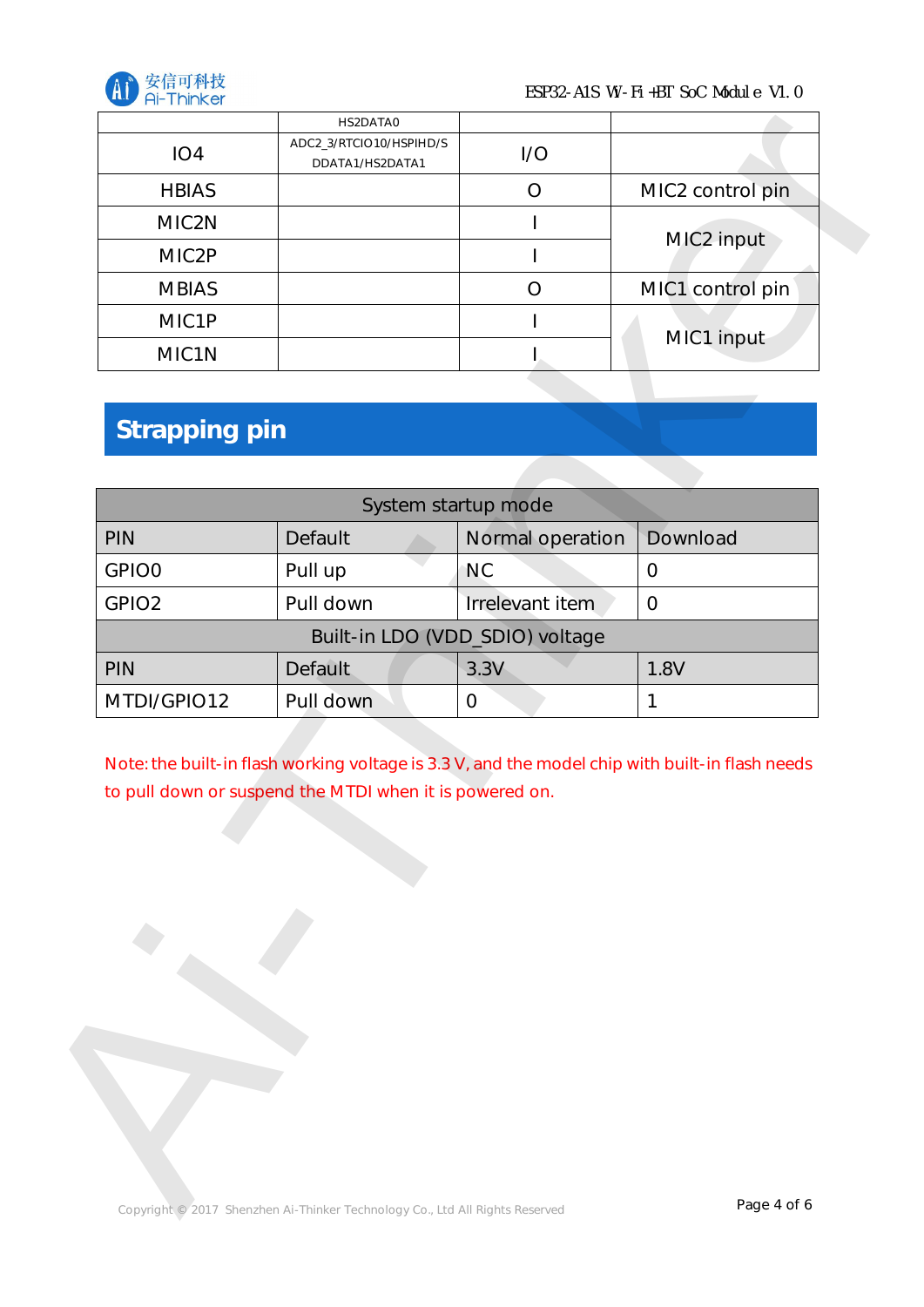

| Module schematic               |                 |  |  |  |  |
|--------------------------------|-----------------|--|--|--|--|
| ESP32 AC101 I2SPin connection  |                 |  |  |  |  |
| AC101                          | ESP32           |  |  |  |  |
| I2S_SDOUT                      | <b>IO35</b>     |  |  |  |  |
| I2S_SDIN                       | <b>IO25</b>     |  |  |  |  |
| <b>I2S_LRCK</b>                | <b>IO26</b>     |  |  |  |  |
| <b>I2S_BCLK</b>                | <b>IO27</b>     |  |  |  |  |
| <b>I2S_MCLK</b>                | IO <sub>0</sub> |  |  |  |  |
| ESP32 AC101 I2C Pin connection |                 |  |  |  |  |
| AC101                          | <b>ESP32</b>    |  |  |  |  |
| SCL                            | <b>IO32</b>     |  |  |  |  |
| <b>SDA</b>                     | <b>IO33</b>     |  |  |  |  |

# **Minimum system diagram**



Copyright © 2017 Shenzhen Ai-Thinker Technology Co., Ltd All Rights Reserved **Page 5 of 6**